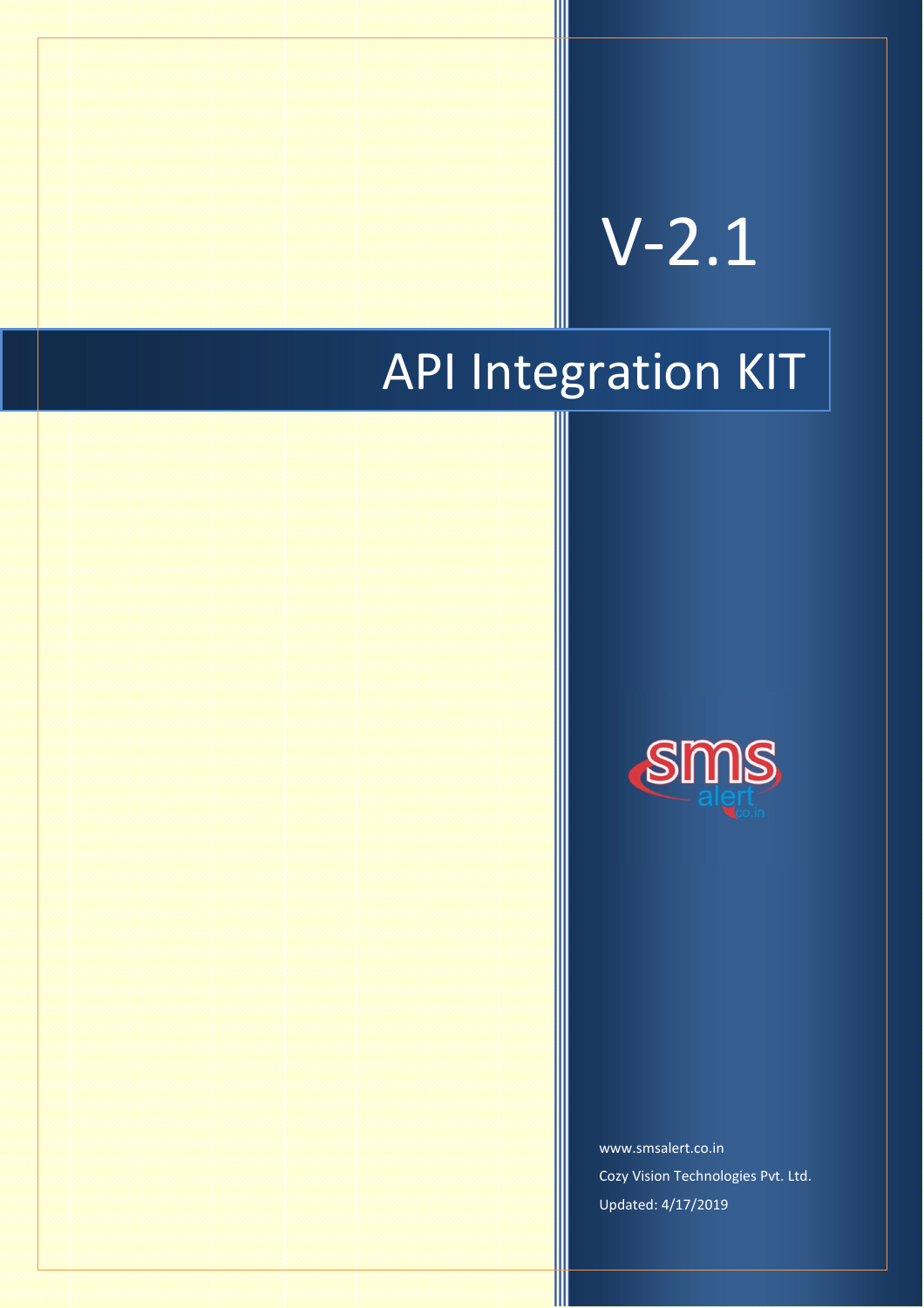## **Table of Contents**

| 1. |  |
|----|--|
| 2. |  |
| 3. |  |
| 4. |  |
| 5. |  |
| 6. |  |
| 7. |  |
| 8. |  |
| 9. |  |
|    |  |
|    |  |
|    |  |
|    |  |
|    |  |
|    |  |
|    |  |
|    |  |
|    |  |
|    |  |
|    |  |
|    |  |
|    |  |
|    |  |
|    |  |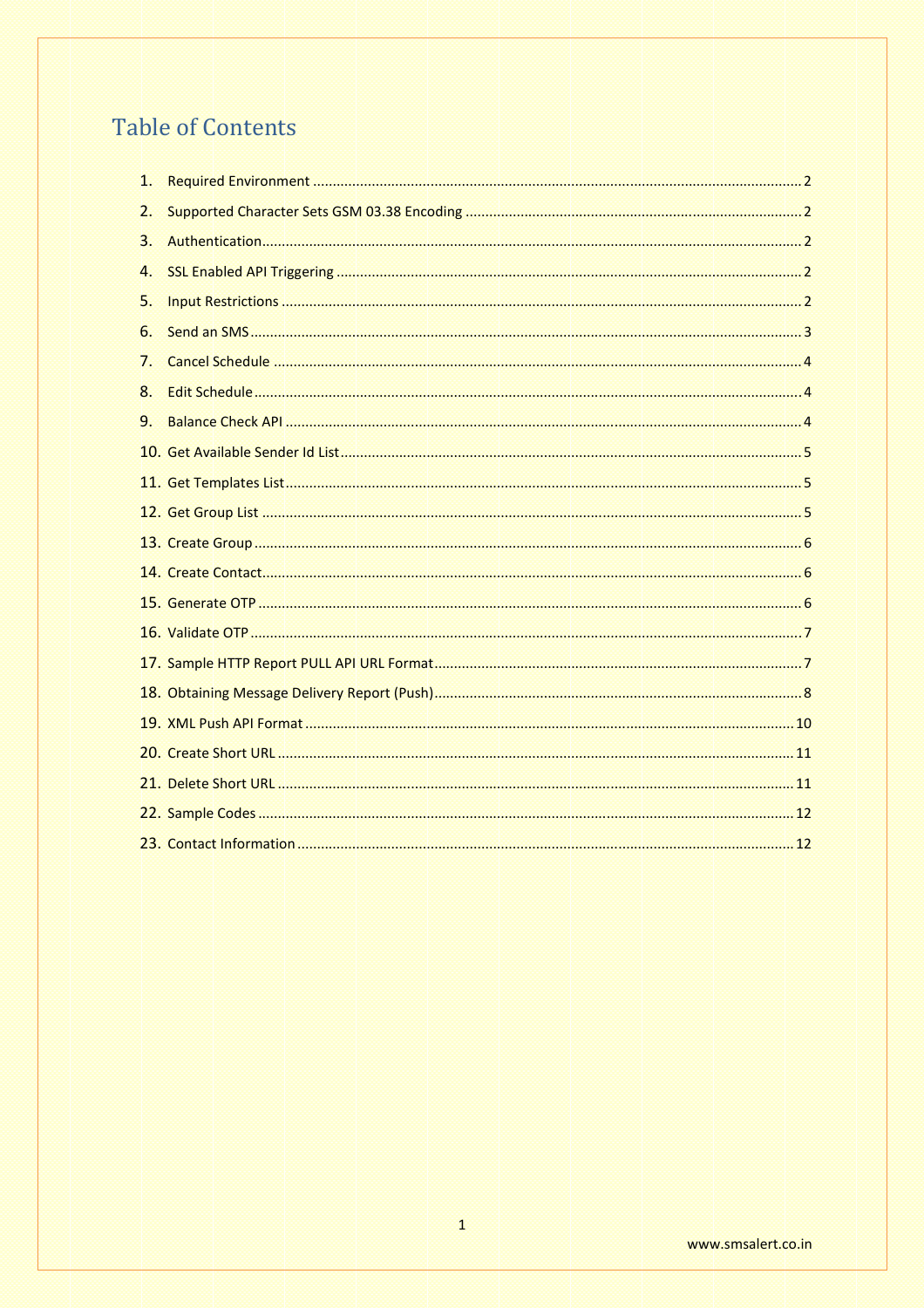## **Required Environment**

In order to use the HTTP based API, you will need to have a system that has internet connectivity. This connectivity may be direct to the internet or via a firewall or proxy server. Additionally, if anyone wish to receive delivery reports (DLRs), then one must have a web server that is able to receive incoming requests from the Internet. This web server does not necessarily have to be running on the same machine that is sending messages to us.

## **Supported Character Sets GSM 03.38 Encoding**

The standard SMS mobile-phone character set is used universally to send text messages. The standard character set allows upto 160 characters, and includes few Roman alphabet and most common accented forms, certain special characters, and few Greek alphabets. It includes the following characters:

 $@f\S4e\'{e\`u\i\`o}C\n\n0@\rÅa?{} F''?O??ST?ÆæBÉ!\H#X\%&'() * +, -./0123456789$ >?jABCDEFGHIJKLMNOPQRSTUVWXYZ?ÖÑܧ¿abcdefghljklmnopqrstuvwxyz  $\ddot{o}$   $\ddot{o}$   $\ddot{o}$   $\ddot{o}$   $\ddot{o}$   $\ddot{o}$   $\ddot{o}$   $\ddot{o}$   $\ddot{o}$   $\ddot{o}$   $\ddot{o}$   $\ddot{o}$   $\ddot{o}$   $\ddot{o}$   $\ddot{o}$   $\ddot{o}$   $\ddot{o}$   $\ddot{o}$   $\ddot{o}$   $\ddot{o}$   $\ddot{o}$   $\ddot{o}$   $\ddot{o}$   $\ddot{o}$   $\ddot{o}$   $\ddot{o}$   $\ddot{o}$   $\ddot{o$ 

Note: All extended characters will take two characters to send. Extended characters are:

£¥èéùìòÇØøÅåΔΦΓΛΩΠΨΣΘΞÆæßɤjÄÖÑܧ¿äöñüà

Also, extended character like  $\epsilon$  takes three characters to send.

#### Authentication

All requests are secured through BASIC authentication via API Key (apikey). An additional level of protection is provided where API key can be configured to accept requests from a specific IP Address only.

## **SSL Enabled API Triggering**

These APIs has been designed to allow client to access them using an SSL Enabled connection for added security. To trigger API on an SSL enabled connection, one must enter the URL beginning with https:// instead of http://.

Our API supports both HTTP and HTTPS. Using HTTPS to encrypt all requests through SSL is recommended, but if you're using a client and tool that's not set up to make SSL requests, one can use HTTP also.

## **Input Restrictions**

It can be used either in the form of a HTTP POST or HTTP GET. We recommend POST for larger data transfer and data security. All calls to the API must be URL-encoded. The parameter variables are case sensitive. Also, recommended to use the POST method for error free submission due to URL limitations.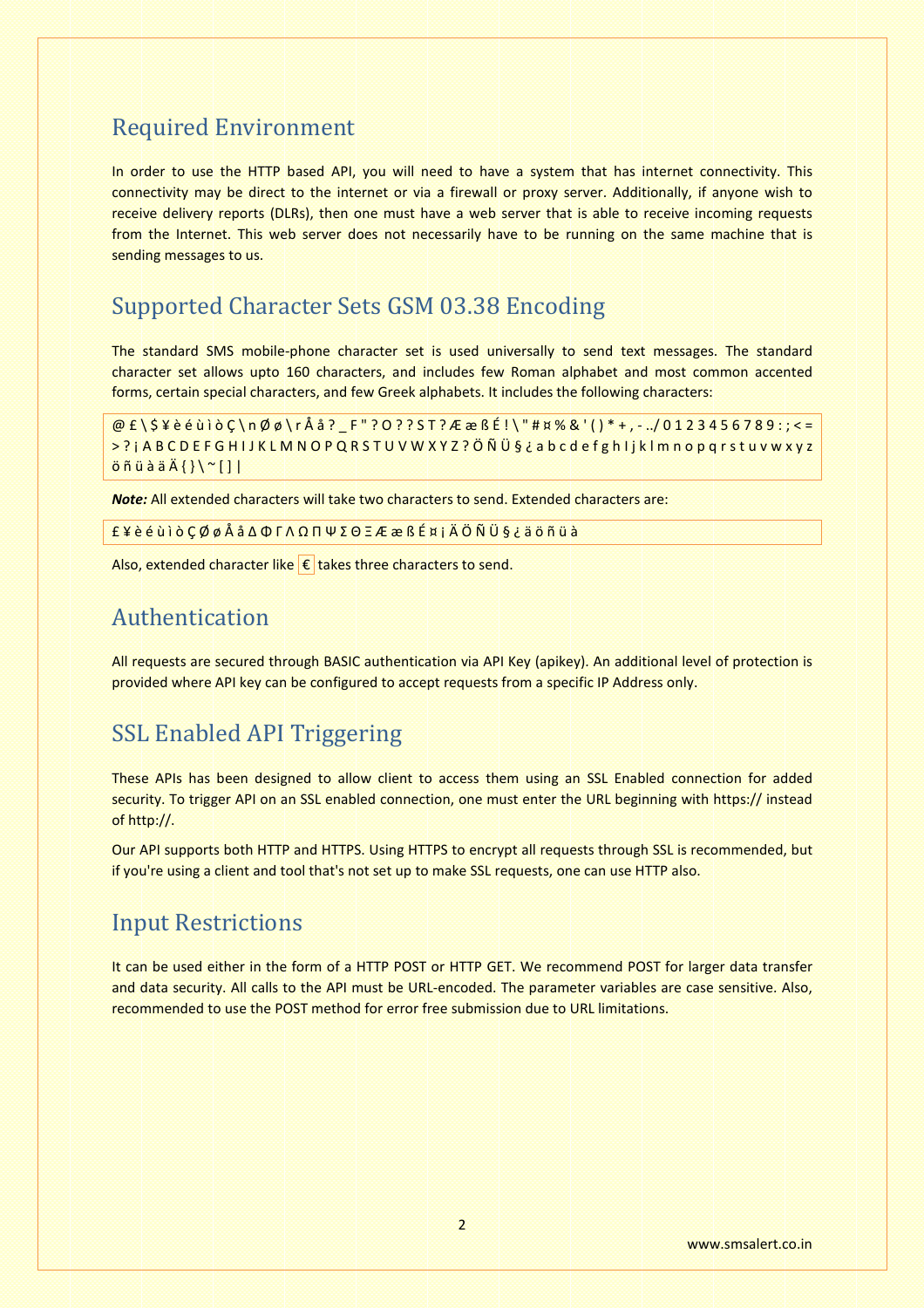## Send an SMS

To send an SMS using the HTTP API, the following URL format is used:

http://www.smsalert.co.in/api/push.json?apikey=<apikey>&sender=<senderid>&mobile no=<mob>&text=<text>

API Parameter Specifications

The API parameter specifications are described in the following sections.

#### *Mandatory Parameters*

The mandatory parameters in the HTTP API are tabulated below:

| <b>Name</b>          | <b>Parameter</b> | <b>Description</b>                 |
|----------------------|------------------|------------------------------------|
| <b>API Key</b>       | apikey           | API Key generated from your SMS    |
|                      |                  | account                            |
| Sender Id            | sender           | Sender ID assigned to your account |
| <b>Mobile Number</b> | mobileno         | Mobile number to which the SMS     |
|                      |                  | is to be sent. The destination     |
|                      |                  | mobile number can be with or       |
|                      |                  | without 91. Also provide multiple  |
|                      |                  | numbers in comma separated         |
|                      |                  | format.                            |
| <b>Text</b>          | text             | Message to be sent in url-encoded  |
|                      |                  | format                             |

#### *Optional Parameters*

The optional parameters in the HTTP API are tabulated below:

| <b>Name</b>     | <b>Parameter</b> | <b>Description</b>               |
|-----------------|------------------|----------------------------------|
| Route           | route            | System name of the route (can be |
|                 |                  | obtained from API Builder)       |
| <b>Schedule</b> | schedule         | Date and time for scheduling an  |
|                 |                  | <b>SMS (Format: YYYY-MM-DD</b>   |
|                 |                  | HH:MM:SS)                        |
| Dir url         | diruri           | Call back delivry report url(url |
|                 |                  | encoded format)                  |
| Reference       | reference        | Reference number for each        |
|                 |                  | message separated by comma       |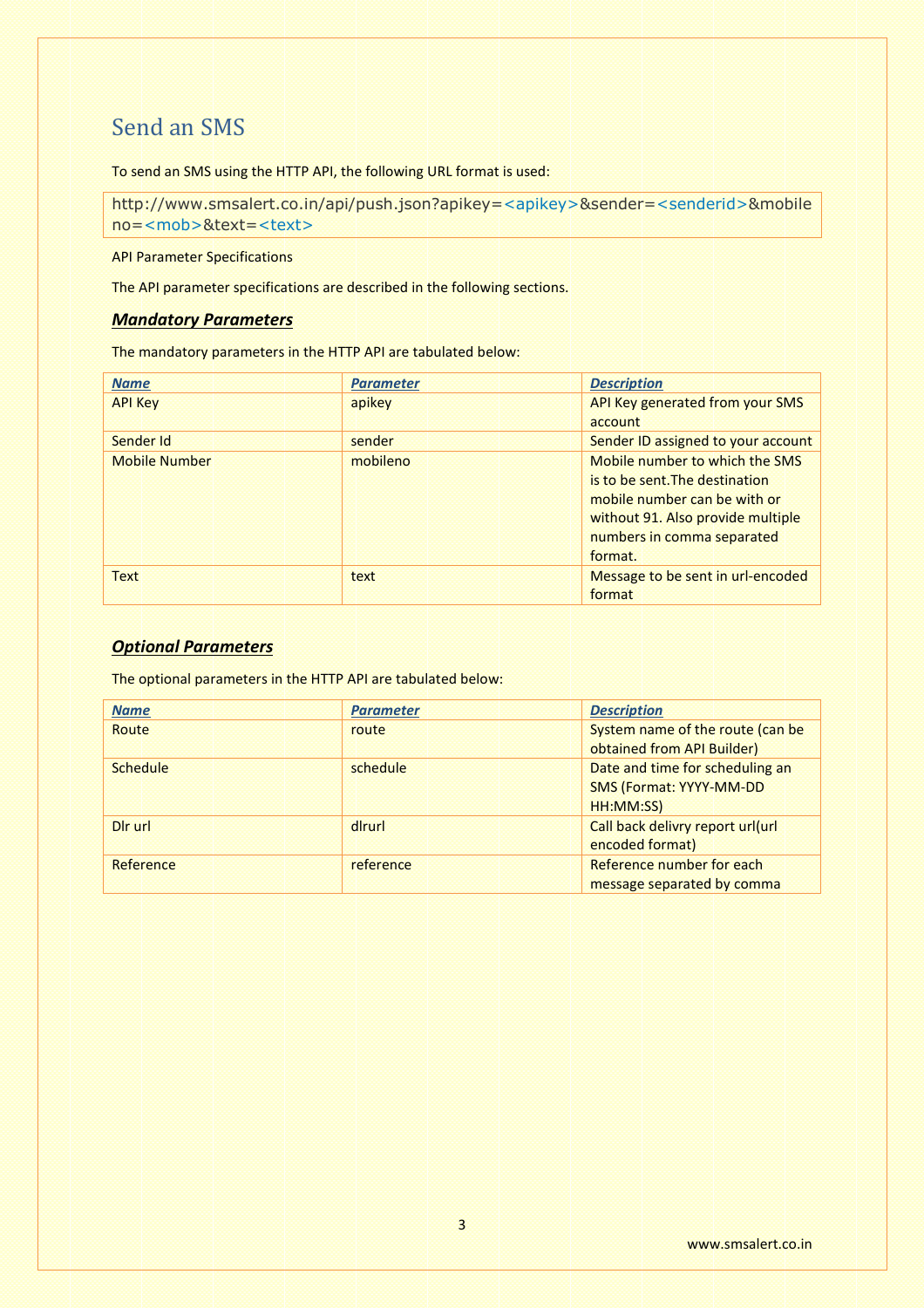## Cancel Schedule

An API can also be used to cancel scheduled sms in your account which can be in the following format:

http://www.smsalert.co.in/api/cancelschedule.json?apikey=<apikey>&batchid=<br/><br/>chid>

API Parameter Specifications

The API parameter specifications are described in the following sections.

#### *Mandatory Parameters*

The mandatory parameters in the HTTP API are tabulated below:

| <b>Name</b>     | <b>Parameter</b> | <b>Description</b>              |
|-----------------|------------------|---------------------------------|
| <b>API Key</b>  | apikey           | API Key generated from your SMS |
|                 |                  | account                         |
| <b>Batch Id</b> | batchid          | Batch Id of the scheduled sms,  |
|                 |                  | received while sending the sms  |
|                 |                  | through API                     |

## Edit Schedule

An API can also be used to edit scheduled sms in your account which can be in the following format:

http://www.smsalert.co.in/api/modifyschedule.json?apikey=<apikey>&batchid=<br/>>batchid>&schedule=< schedule>

API Parameter Specifications

The API parameter specifications are described in the following sections.

#### *Mandatory Parameters*

The mandatory parameters in the HTTP API are tabulated below:

| <b>Name</b>     | <b>Parameter</b> | <b>Description</b>              |
|-----------------|------------------|---------------------------------|
| <b>API Key</b>  | apikey           | API Key generated from your SMS |
|                 |                  | account                         |
| <b>Batch Id</b> | batchid          | Batch Id of the scheduled sms,  |
|                 |                  | received while sending the sms  |
|                 |                  | through API                     |
| <b>Schedule</b> | schedule         | Date and time for updated       |
|                 |                  | schedule (Format: YYYY-MM-DD    |
|                 |                  | HH:MM:SS)                       |

## Balance Check API

An API can also be used to check the credits in your account which can be in the following format:

http://www.smsalert.co.in/api/creditstatus.json?apikey=<apikey>

API Parameter Specifications

The API parameter specifications are described in the following sections.

#### *Mandatory Parameters*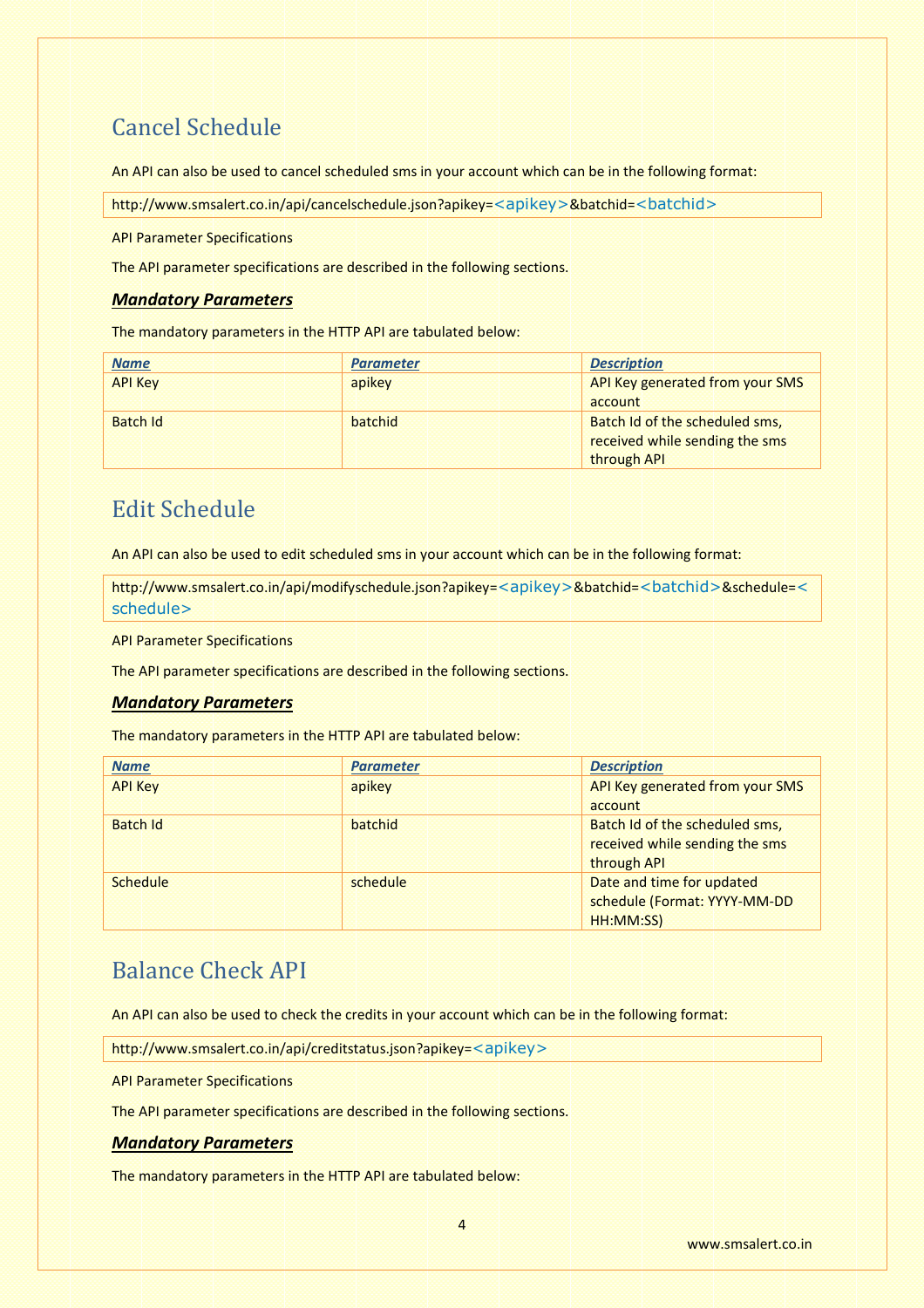| <b>Name</b>    | <b>Parameter</b> | <b>Description</b>              |
|----------------|------------------|---------------------------------|
| <b>API Key</b> | apikey           | API Key generated from your SMS |
|                |                  | account                         |

## Get Available Sender Id List

An API can also be used to get list of available sender id's in your account which can be in the following format:

http://www.smsalert.co.in/api/senderlist.json?apikey=<apikey>

API Parameter Specifications

The API parameter specifications are described in the following sections.

#### *Mandatory Parameters*

The mandatory parameters in the HTTP API are tabulated below:

| <b>Name</b>    | <b>Parameter</b> | <b>Description</b>              |
|----------------|------------------|---------------------------------|
| <b>API Key</b> | apikey           | API Key generated from your SMS |
|                |                  | account                         |

## Get Templates List

An API can also be used to get available list of templates in your account which can be in the following format:

http://www.smsalert.co.in/api/templatelist.json?apikey=<apikey>

API Parameter Specifications

The API parameter specifications are described in the following sections.

#### *Mandatory Parameters*

The mandatory parameters in the HTTP API are tabulated below:

| <b>Name</b>    | <b>Parameter</b> | <b>Description</b>                     |
|----------------|------------------|----------------------------------------|
| <b>API Key</b> | apikey           | <b>API Key generated from your SMS</b> |
|                |                  | account                                |

## Get Group List

An API can also be used to get available list of templates in your account which can be in the following format:

http://www.smsalert.co.in/api/grouplist.json?apikey=<apikey>

API Parameter Specifications

The API parameter specifications are described in the following sections.

#### *Mandatory Parameters*

| <b>Name</b>    | <b>Parameter</b> | <b>Description</b>                     |
|----------------|------------------|----------------------------------------|
| <b>API Key</b> | apikey           | <b>API Key generated from your SMS</b> |
|                |                  | account                                |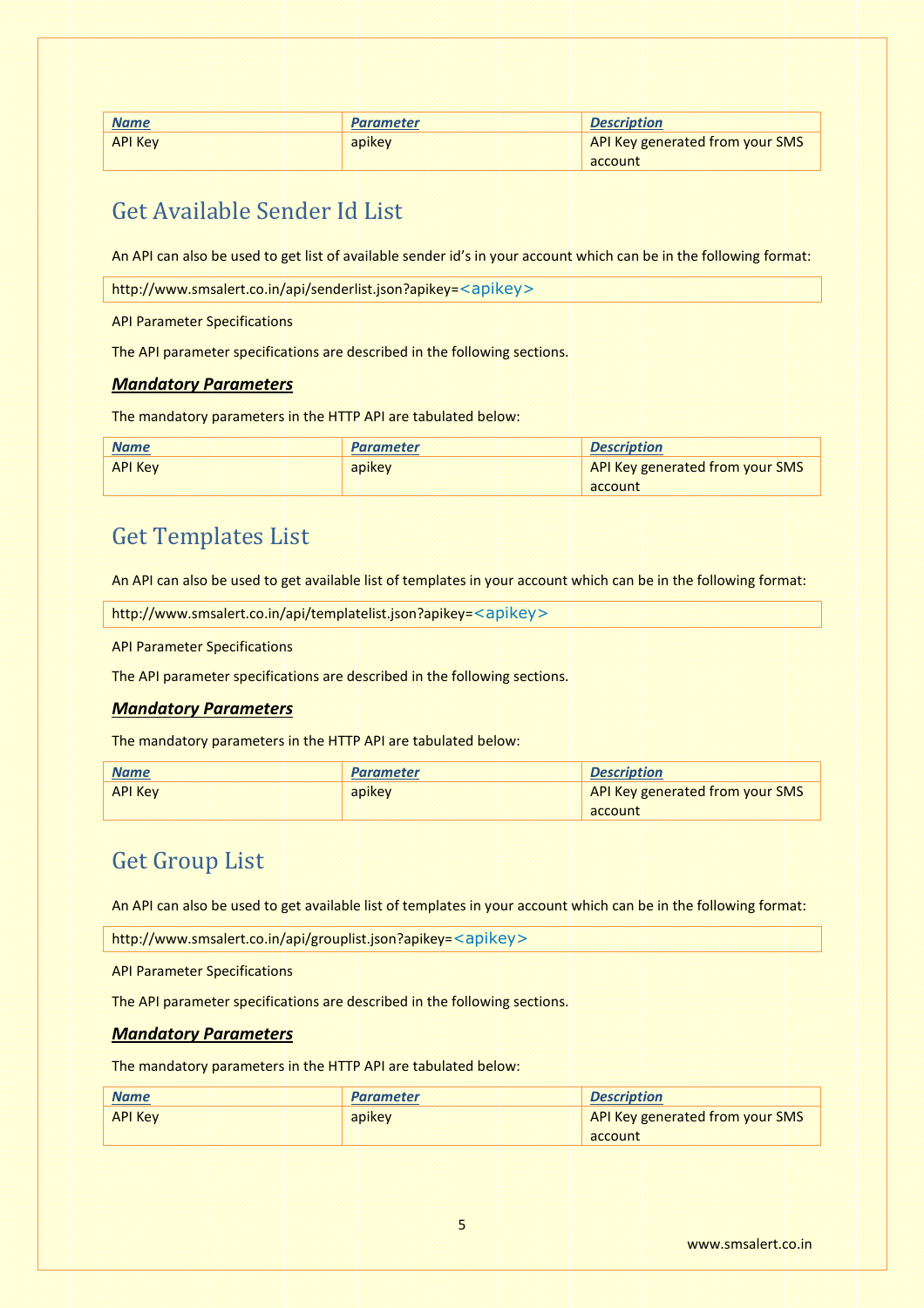## Create Group

An API can also be used to create group in your account which can be in the following format:

http://www.smsalert.co.in/api/creategroup.json?apikey=<apikey>&name=<group\_name>

API Parameter Specifications

The API parameter specifications are described in the following sections.

#### *Mandatory Parameters*

The mandatory parameters in the HTTP API are tabulated below:

| <b>Name</b>       | <b>Parameter</b> | <b>Description</b>                  |
|-------------------|------------------|-------------------------------------|
| <b>API Key</b>    | apikey           | API Key generated from your SMS     |
|                   |                  | account                             |
| <b>Group Name</b> | name             | <b>Group Name, that you wish to</b> |
|                   |                  | create                              |

## Create Contact

An API can also be used to create group in your account which can be in the following format:

http://www.smsalert.co.in/api/createcontact.json?apikey=<apikey>&grpname=<group\_name>&name =<contact\_name>&number=<contact\_number>

API Parameter Specifications

The API parameter specifications are described in the following sections.

#### *Mandatory Parameters*

The mandatory parameters in the HTTP API are tabulated below:

| <b>Name</b>           | <b>Parameter</b> | <b>Description</b>                   |
|-----------------------|------------------|--------------------------------------|
| <b>API Key</b>        | apikey           | API Key generated from your SMS      |
|                       |                  | account                              |
| <b>Group Name</b>     | grpname          | Group Name, that you wish to         |
|                       |                  | create                               |
| <b>Contact Name</b>   | name             | <b>Contact Name of the Contact</b>   |
| <b>Contact Number</b> | number           | <b>Contact Number of the Contact</b> |

#### Generate OTP

An API can also be used to send an auto generated OTP code of 3-8 digit long. Below format is used:

```
http://www.smsalert.co.in/api/mverify.json?apikey=<apikey>&sender=<senderid>&mobileno=<mo
b>&template=<template>
```
API Parameter Specifications

The API parameter specifications are described in the following sections.

#### *Mandatory Parameters*

| <b>Name</b>    | <b>Parameter</b> | <b>Description</b>                     |
|----------------|------------------|----------------------------------------|
| <b>API Key</b> | apikey           | <b>API Key generated from your SMS</b> |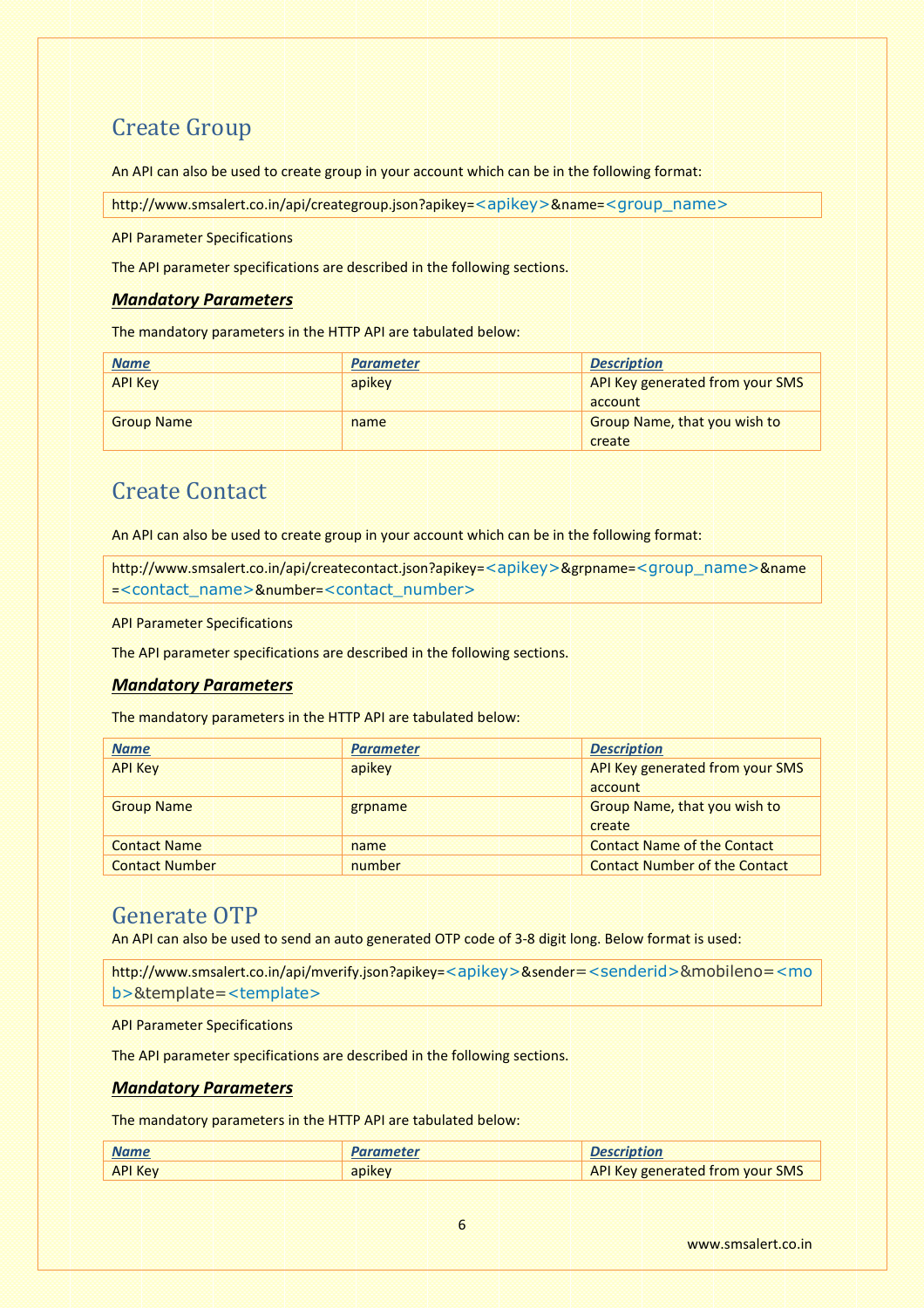|                      |          | account                           |
|----------------------|----------|-----------------------------------|
| <b>Mobile Number</b> | mobileno | Mobile number to which the SMS    |
|                      |          | is to be sent. The destination    |
|                      |          | mobile number can be with or      |
|                      |          | without 91. Also provide multiple |
|                      |          | numbers in comma separated        |
|                      |          | format.                           |

#### *Optional Parameters*

The optional parameters in the HTTP API are tabulated below:

| <b>Name</b>     | <b>Parameter</b> | <b>Description</b>                  |
|-----------------|------------------|-------------------------------------|
| <b>Template</b> | template         | template to be used for sending     |
|                 |                  | otp, it is mendatory to include     |
|                 |                  | [otp] tag in template content       |
| Sender Id       | sender           | Sender ID assigned to your          |
|                 |                  | account, if none specified sms will |
|                 |                  | go from default senderid set for    |
|                 |                  | <b>vour account</b>                 |

you can also specify the length of the OTP being generated (between 3-8 digits) using the tag [otp length="6"]

## Validate OTP

An API can also be used to send an auto generated OTP code of 3-8 digit long. Below format is used:

http://www.smsalert.co.in/api/mverify.json?apikey=<apikey>&mobileno=<mob>&code=<otp>

API Parameter Specifications

The API parameter specifications are described in the following sections.

#### *Mandatory Parameters*

The mandatory parameters in the HTTP API are tabulated below:

| <b>Name</b>          | <b>Parameter</b> | <b>Description</b>                |
|----------------------|------------------|-----------------------------------|
| <b>API Key</b>       | apikey           | API Key generated from your SMS   |
|                      |                  | account                           |
| <b>Mobile Number</b> | mobileno         | Mobile number to which the SMS    |
|                      |                  | is to be sent. The destination    |
|                      |                  | mobile number can be with or      |
|                      |                  | without 91. Also provide multiple |
|                      |                  | numbers in comma separated        |
|                      |                  | format.                           |
| Code                 | code             | OTP entered by the user           |

## Sample HTTP Report PULL API URL Format

To check status of any sent SMS campaign, you must have batch id of messages sent in the last 3 days.

The API parameter specifications are described in the following sections.

http://www.smsalert.co.in/api/pull.json?apikey=<apikey>&batchid=<batchid>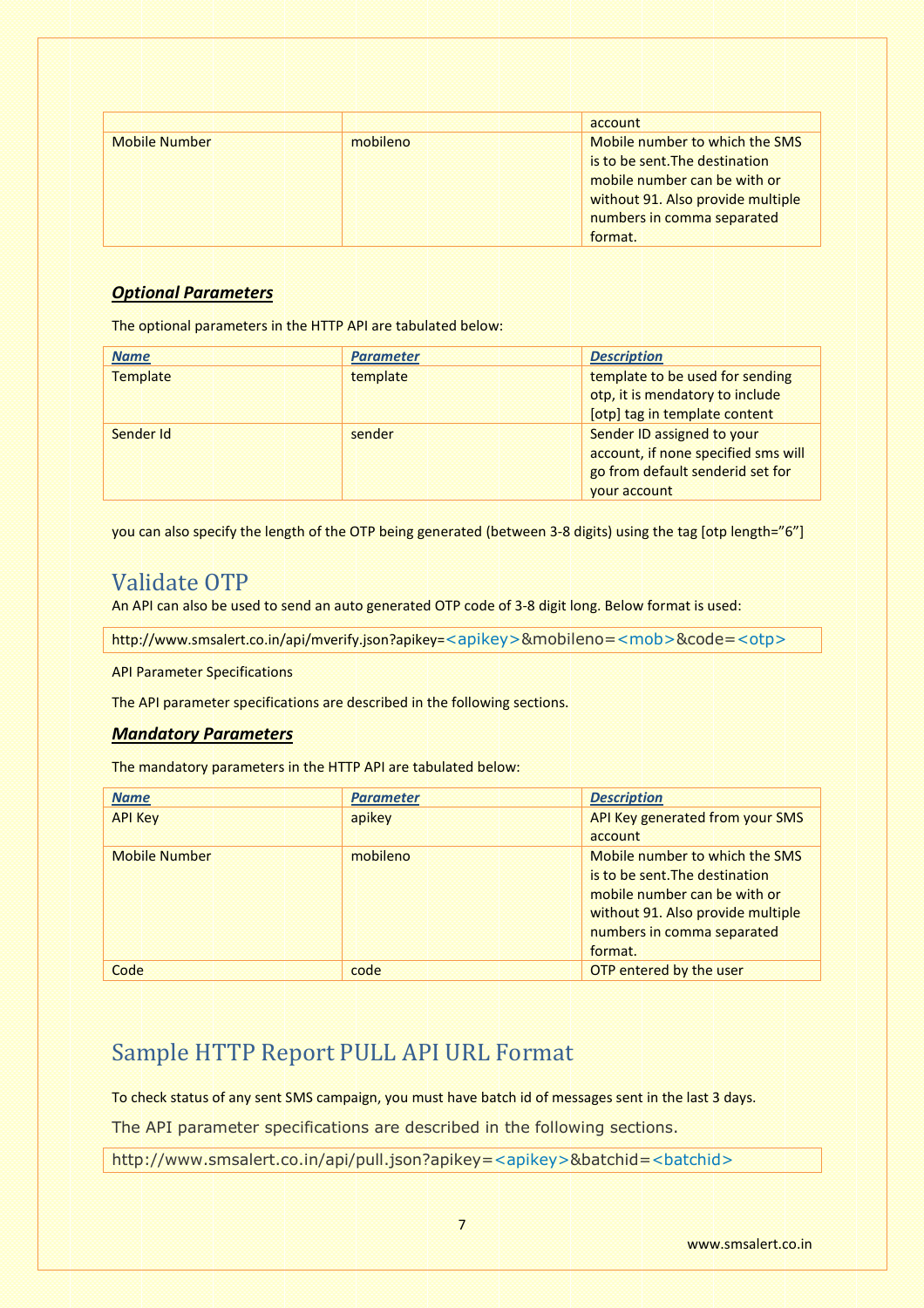API Parameter Specifications

The API parameter specifications are described in the following sections.

#### *Mandatory Parameters*

The mandatory parameters in the HTTP API are tabulated below:

| <b>Name</b>     | <b>Parameter</b> | <b>Description</b>              |
|-----------------|------------------|---------------------------------|
| <b>API Key</b>  | apikey           | API Key generated from your SMS |
|                 |                  | account                         |
| <b>Batch Id</b> | batched          | Batch Id recived in response to |
|                 |                  | every push request              |

## Obtaining Message Delivery Report (Push)

The URL for retrieving a group PUSH delivery report needs to be defined at the time of sending an sms. API parameters are used in the following format:

http://www.smsalert.co.in/api/push.json?apikey=<apikey>sender=<senderid>&mobilen o=<mob>&text=<text>&dlrurl=<dlr-url>&reference=<reference>

API Parameter Specifications

The API parameter specifications are described in the following sections.

#### *Mandatory Parameters*

The mandatory parameters in the HTTP API are tabulated below:

| <b>Name</b>          | <b>Parameter</b> | <b>Description</b>                       |
|----------------------|------------------|------------------------------------------|
| <b>API Key</b>       | apikey           | API Key generated from your SMS          |
|                      |                  | account                                  |
| Route                | route            | System name of the route (can be         |
|                      |                  | obtained from API Builder)               |
| Sender Id            | senderid         | Sender ID assigned to your account       |
| <b>Mobile Number</b> | mobileno         | Mobile number to which the SMS is to be  |
|                      |                  | sent. The destination mobile number can  |
|                      |                  | be with or without 91. Also provide      |
|                      |                  | multiple numbers in comma separated      |
|                      |                  | format.                                  |
| <b>Text</b>          | text             | Message to be sent                       |
| Dir url              | diruri           | Call back delivry report url(url encoded |
|                      |                  | format)                                  |
|                      |                  | e.g. http://www.test.com/dlr.php         |
| Reference            | reference        | e.g. LTXXXXX. Also support comma         |
|                      |                  | separated value if multiple mobile       |
|                      |                  | number specified                         |

#### *Note:*

- *1. The reference should be unique for each API request*
- *2. Both dlrurl and reference is mandatory to make use of this feature*

The following GET parameter will have to be accepted at your end. The URL that is specified under dlrurl is the URL where the SMS status will be sent back.

In the following example, we are using http://www.test.com/dlr.php therefore in this case the report will be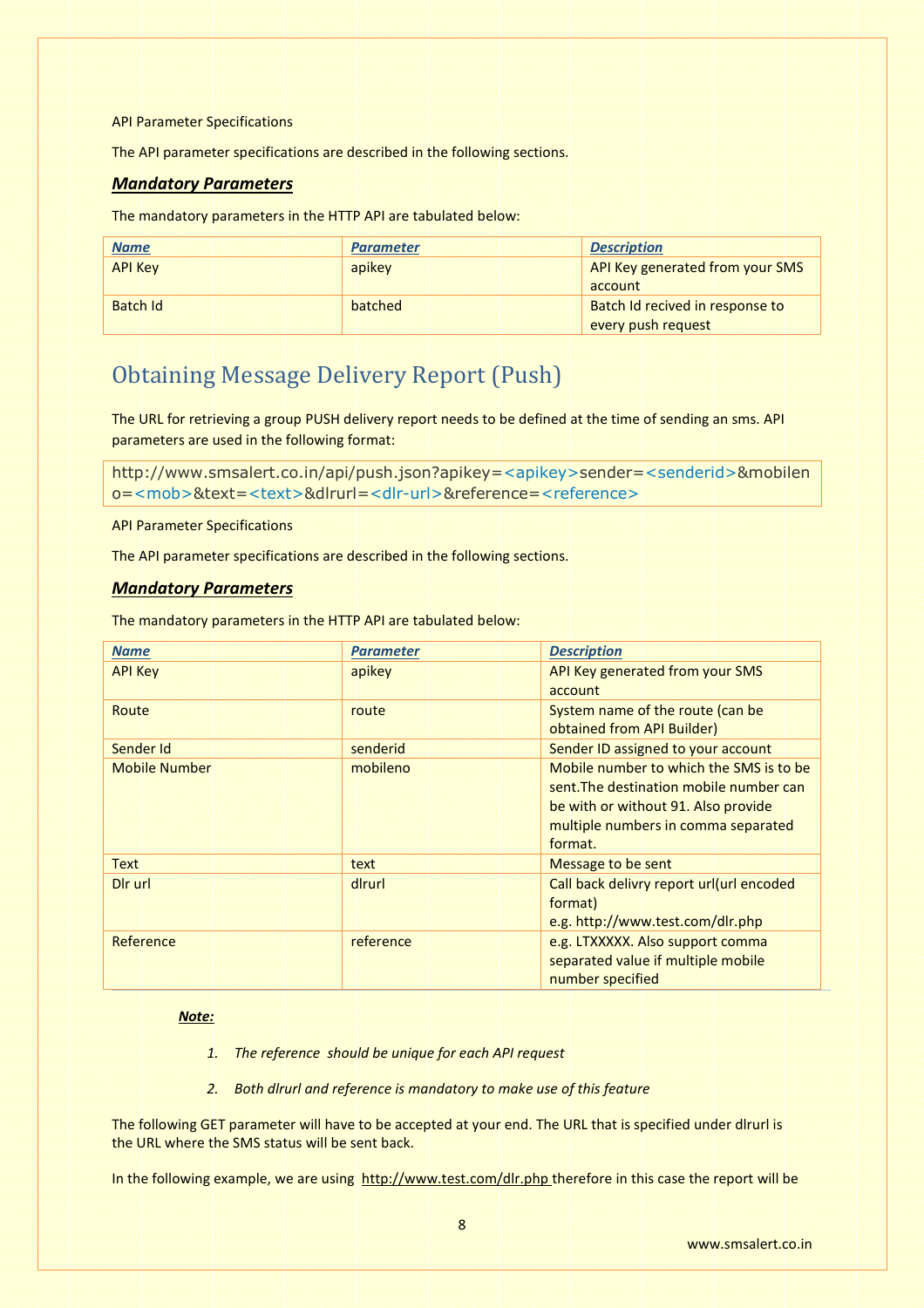sent back to the URL in the following manner:

#### http://www.test.com/dlr.php?msgid=LTXXXXX&status=DELIVRD

The page dlr.php, in this example, will have to accept two values, namely, MSGID and status.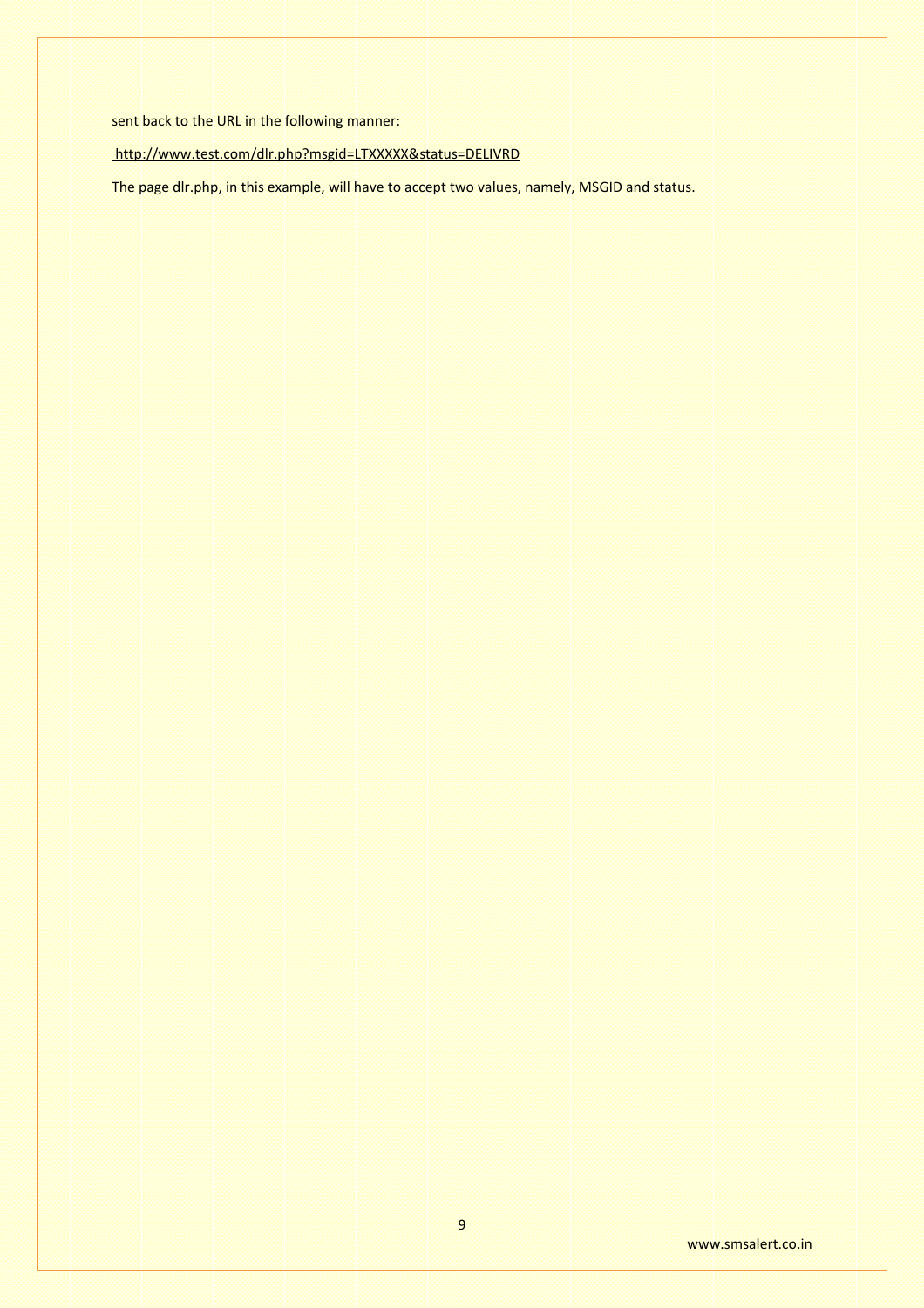## XML Push API Format

To send an SMS using XML API, the following format is used:

http://www.smsalert.co.in/api/xmlpush.json?data=<data>

#### *Mandatory Parameters*

The mandatory parameters in the HTTP API are tabulated below:

| <b>Name</b> |      |                           |
|-------------|------|---------------------------|
| <b>Data</b> | data | <b>Xml</b> formatted data |

#### *Sample XML Data*

<?xml version='1.0' encoding='ISO-8859-1'?>

<message>

<user apikey='xxxxxxxxxx' route='xxxxx' />

<sms text='test sms from xml api'>

<address from='TESTIN' to='xxxxxxxxxx' />

<address from='TESTIN' to='xxxxxxxxxx' />

 $\langle$ /sms>

<sms text='second test sms from xml api'>

```
<address from='TESTIN' to='xxxxxxxxxx' />
```
 $\langle$ /sms>

</message>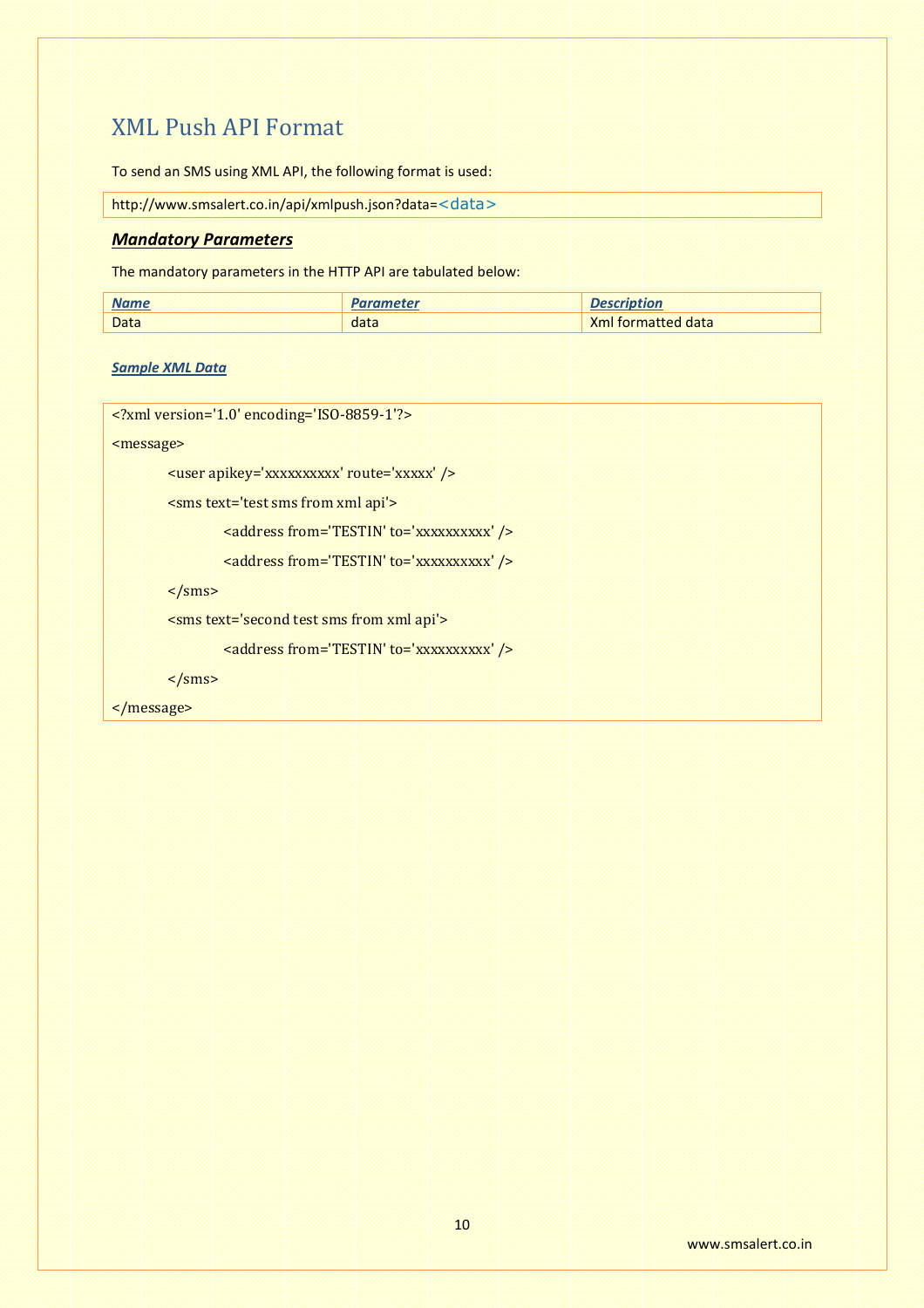## Create Short URL

An API can also be used to send an auto generated OTP code of 3-8 digit long. Below format is used:

http://www.smsalert.co.in/api/createshorturl.json?apikey=<apikey>&url=<url>

API Parameter Specifications

The API parameter specifications are described in the following sections.

#### *Mandatory Parameters*

The mandatory parameters in the HTTP API are tabulated below:

| <b>Name</b>    | <b>Parameter</b> | <b>Description</b>                |
|----------------|------------------|-----------------------------------|
| <b>API Key</b> | apikey           | API Key generated from your SMS   |
|                |                  | account                           |
| URL            | url              | Long URL that you wish to shorten |

## Delete Short URL

An API can also be used to send an auto generated OTP code of 3-8 digit long. Below format is used:

http://www.smsalert.co.in/api/deleteshorturl.json?apikey=<apikey>&id=<id>

API Parameter Specifications

The API parameter specifications are described in the following sections.

#### *Mandatory Parameters*

| <b>Name</b>    | <b>Parameter</b> | <b>Description</b>              |
|----------------|------------------|---------------------------------|
| <b>API Key</b> | apikey           | API Key generated from your SMS |
|                |                  | account                         |
| $\mathsf{Id}$  | id               | Short URL Id that you wish to   |
|                |                  | delete                          |